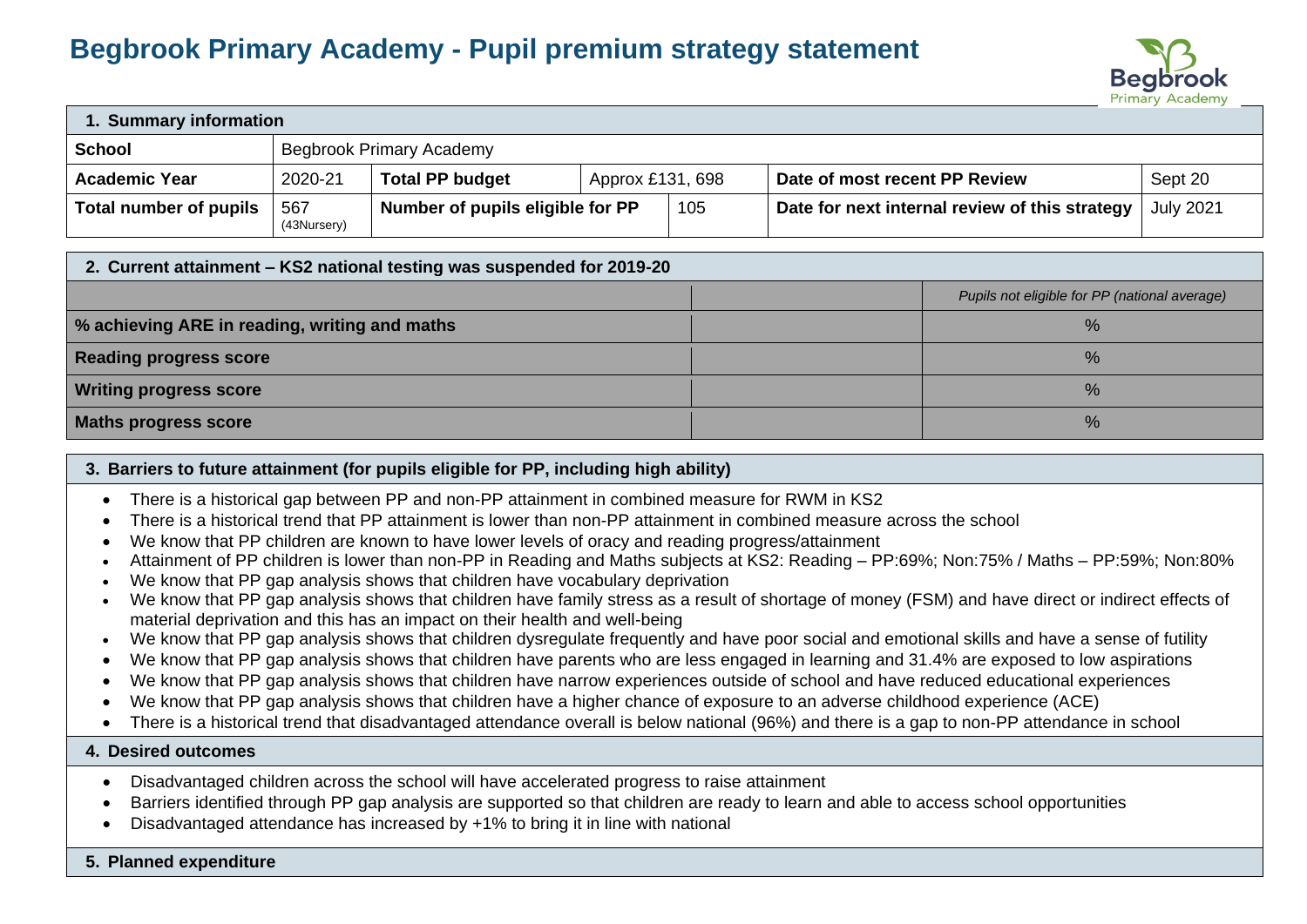#### **Academic year 2020-21**

The three headings below enable schools to demonstrate how they are using the pupil premium to improve classroom pedagogy, provide targeted support and support whole school strategies.

## **i. Quality of teaching for all**

| <b>Because</b><br>we<br>know                                                                                                                     | <b>Actions</b>                                                                                                                                                                                                                                                                                                                                                                                                                                                                                                                                                                                             | What is the evidence and<br>rationale for this choice?                                                                                                                                                                                                                                                                                                                                                                                                                                                                                                                                            | <b>Measures and</b><br>monitoring                                                                                                                     | <b>Staff lead</b>                     | <b>Impact summary</b> |
|--------------------------------------------------------------------------------------------------------------------------------------------------|------------------------------------------------------------------------------------------------------------------------------------------------------------------------------------------------------------------------------------------------------------------------------------------------------------------------------------------------------------------------------------------------------------------------------------------------------------------------------------------------------------------------------------------------------------------------------------------------------------|---------------------------------------------------------------------------------------------------------------------------------------------------------------------------------------------------------------------------------------------------------------------------------------------------------------------------------------------------------------------------------------------------------------------------------------------------------------------------------------------------------------------------------------------------------------------------------------------------|-------------------------------------------------------------------------------------------------------------------------------------------------------|---------------------------------------|-----------------------|
| There is a<br>trend that<br>PP.<br>attainment<br>is lower<br>than non-<br>PP.<br>attainment<br>ın<br>combined<br>measure<br>across the<br>school | Quality first teaching in the classroom<br>$\bullet$<br>based upon: the 8Cs; metacognitive<br>approach of Think Like a Learner to be<br>consistently applied by all staff - release<br>time<br>Disadvantaged children to be a focus at<br>۱۰<br>Core Team Meetings each week<br>AIP focus of 'Any, any, any, any' - any<br>class, any child, any book, any subject<br>Key research is used to guide regular<br>$\bullet$<br>staff CPD and the creating of and<br>referring to 'Developing Excellent<br>Teachers at Begbrook' document will<br>help to ensure consistency in approach<br>across the school. | Impact of effective teaching on students<br>in years of progress - Sutton Trust<br>(2011)<br>Bill and Melinda Gates Foundation -<br>7Cs (plus an additional one -<br>metacognition):<br>These 8 characteristics define what<br>excellent teaching looks like. These are<br>used as a focus for lesson observations<br>and feedback as well as pupil voice<br>surveys. Lesson observations focus on<br>improving quality of teaching by asking<br>3 key questions:<br>What is working well?<br>What could change?<br>What should stop?<br>$\blacksquare$<br>Rosenshine's Principals of instruction | Monitoring cycle to include:<br>learning walks, pupil<br>surveys, book scrutiny, and<br>year group scrutiny at core<br>team meetings and with<br>SLT. | Class<br>teachers<br><b>YGL</b><br>PT | <b>Cost: Nil</b>      |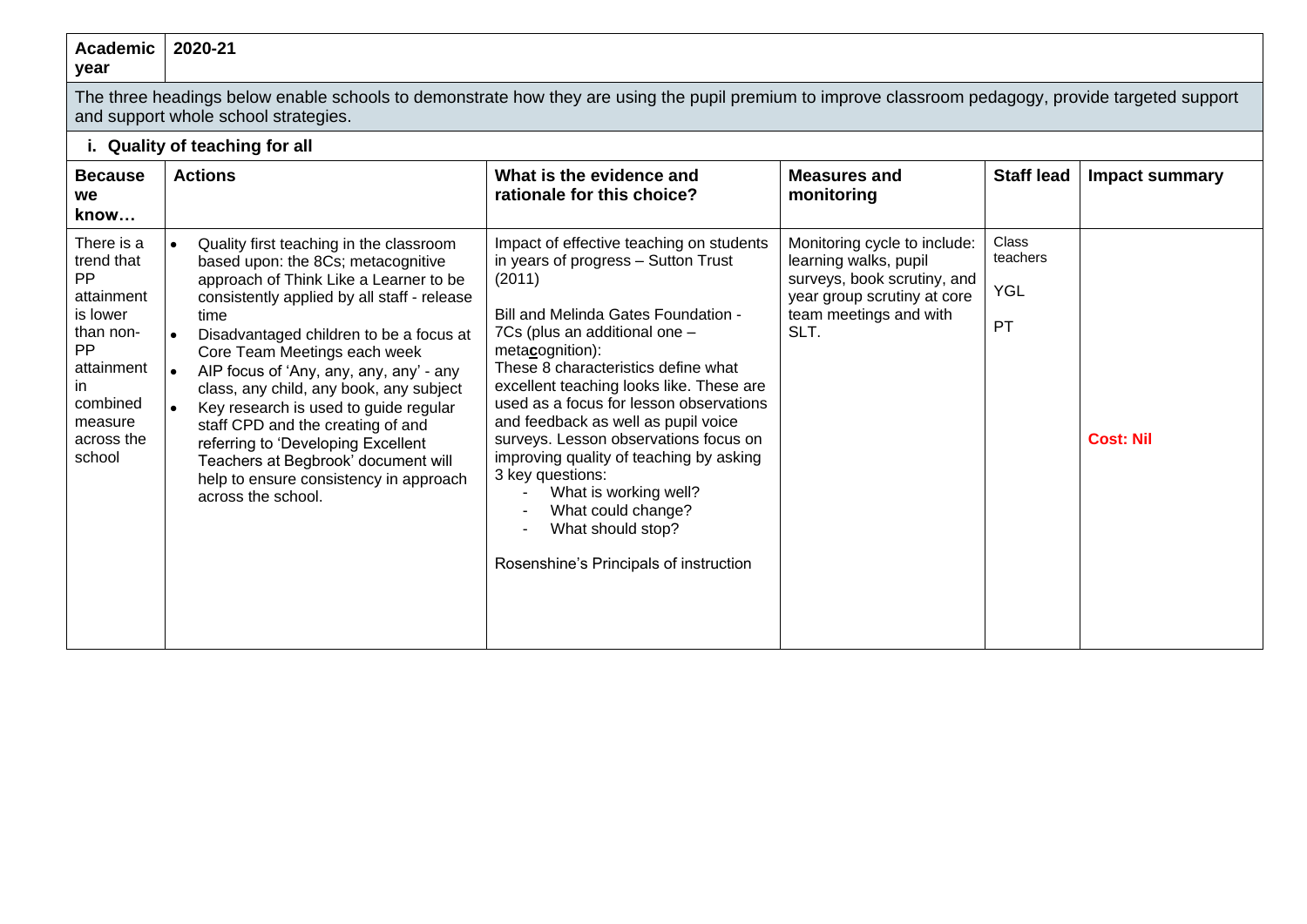| There is a<br>gap to non-<br>PP.<br>attainment<br>in.<br>combined<br>measure<br>for RWM in $\vert$ .<br>KS <sub>2</sub> | PiXL approach "Find the gap: plug the<br>gap" to be used to target key marginals<br>and monitor progress. This is<br>implemented in all year groups<br>throughout the school<br>Attendance at online conferences for<br>staff<br>Core team meetings are held on a<br>fortnightly basis to review and monitor<br>progress (weekly for Y6)<br>Therapies are delivered for key<br>$\bullet$<br>marginal, including PP children<br>Teachers and TAs deliver therapies | PiXL aims to support the promotion of<br>excellence for pupils. One of the<br>strategic approach's PiXL promote<br>within every day teaching, is through<br>effective use of data to sharpen the<br>focus on the key gaps in students<br>learning, and then the implementation<br>of specific personalised intervention for<br>each student to enhance standards.<br>This is achieved through, what PiXL<br>term DTT (diagnosis, therapy and<br>testing) and is essentially a cohesive<br>formalised AfL approach. | Core team meetings held<br>weekly/fortnightly<br>PiXL approach to be<br>reviewed each term<br>Ongoing assessment<br>results analysed to track<br>progress | LM, BH and<br><b>YGLs</b> | <b>Cost: £4500</b> |
|-------------------------------------------------------------------------------------------------------------------------|-------------------------------------------------------------------------------------------------------------------------------------------------------------------------------------------------------------------------------------------------------------------------------------------------------------------------------------------------------------------------------------------------------------------------------------------------------------------|--------------------------------------------------------------------------------------------------------------------------------------------------------------------------------------------------------------------------------------------------------------------------------------------------------------------------------------------------------------------------------------------------------------------------------------------------------------------------------------------------------------------|-----------------------------------------------------------------------------------------------------------------------------------------------------------|---------------------------|--------------------|
| <b>Because</b><br>we                                                                                                    | <b>Actions</b>                                                                                                                                                                                                                                                                                                                                                                                                                                                    | What is the evidence and<br>rationale for this choice?                                                                                                                                                                                                                                                                                                                                                                                                                                                             | Measures and<br>monitoring                                                                                                                                | <b>Staff lead</b>         | Impact summary     |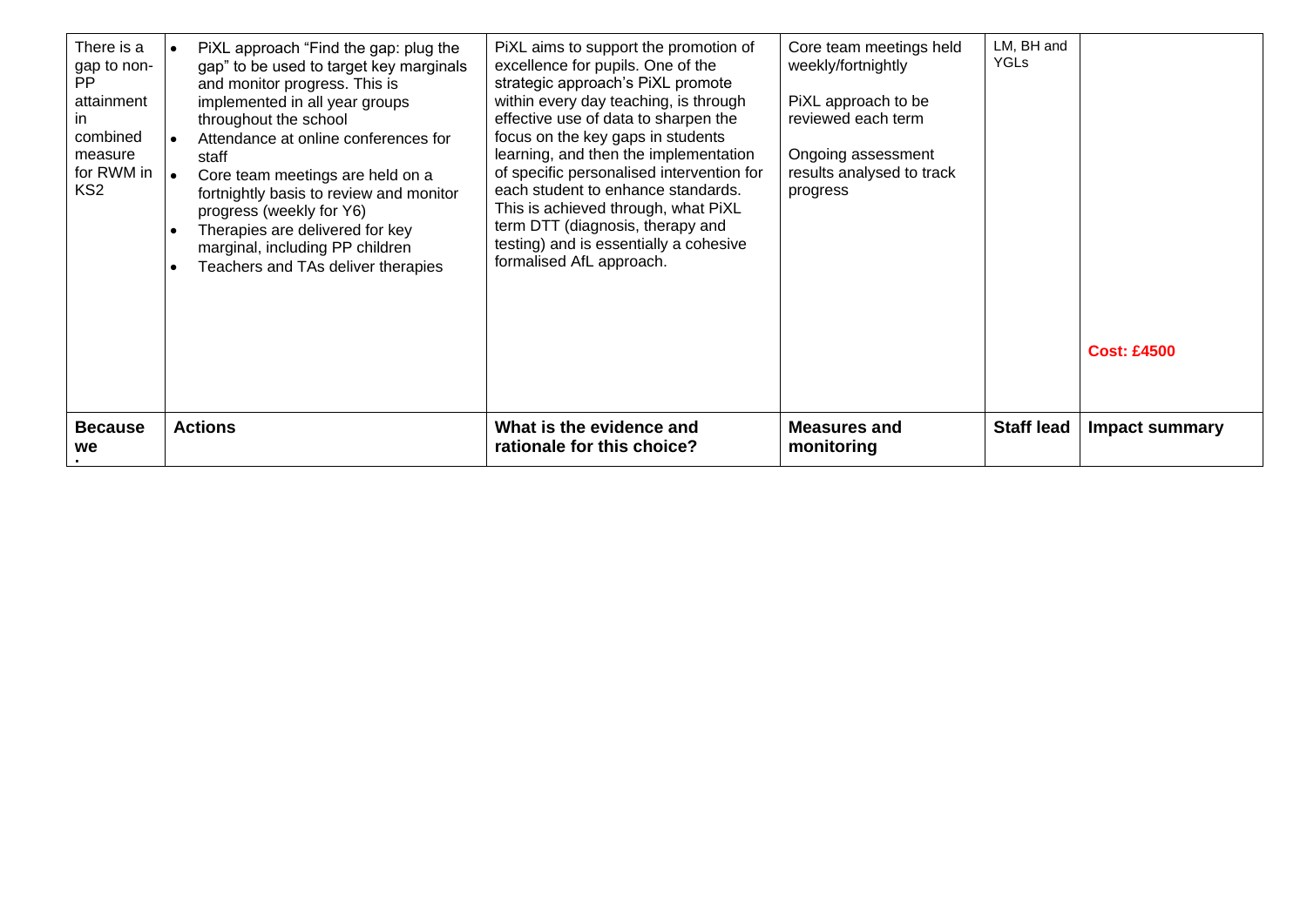| PP children<br>Voice-21<br>• Improve oracy levels through embedding<br>have lower<br>Voice-21 and Begbrook strategies to<br>levels of<br>develop grammar and articulation<br>• Staff to continue to have access to Voice-<br>oracy and<br>reading<br>21 strategies<br>progress<br>• Training to be delivered to new staff and<br>children aren't able to express<br>attainment<br>TAs on how to effectively implement<br>strategies in the classroom<br>Best practice within school identified and<br>shared as appropriate<br>society." Amy Gaunt, Voice-21<br>• Use Oracy Framework tool (key<br>components of communication - linguistic,<br>physical, cognitive and social &<br>emotional) for analysing oracy during<br>monitoring process<br>• Report to parents on progress in Oracy x3<br>per year<br>• Use Oracy as an assessment tool on<br><b>Pupil Pen Portraits</b> | Monitored through learning<br>walks, pupil voice, pen<br>"Speaking is a huge priority. It's one<br>portraits and lesson<br>of the biggest indicators of success later<br>in life. It's important in terms of their<br>observations<br>employability as they get older. It's<br>important in terms of wellbeing. If<br>themselves and communicate how<br>they're feeling, they're not going to be<br>able to be successful members of | Oracy<br>champions<br>$+LM$ | <b>Cost - Nil</b> |
|----------------------------------------------------------------------------------------------------------------------------------------------------------------------------------------------------------------------------------------------------------------------------------------------------------------------------------------------------------------------------------------------------------------------------------------------------------------------------------------------------------------------------------------------------------------------------------------------------------------------------------------------------------------------------------------------------------------------------------------------------------------------------------------------------------------------------------------------------------------------------------|--------------------------------------------------------------------------------------------------------------------------------------------------------------------------------------------------------------------------------------------------------------------------------------------------------------------------------------------------------------------------------------------------------------------------------------|-----------------------------|-------------------|
|----------------------------------------------------------------------------------------------------------------------------------------------------------------------------------------------------------------------------------------------------------------------------------------------------------------------------------------------------------------------------------------------------------------------------------------------------------------------------------------------------------------------------------------------------------------------------------------------------------------------------------------------------------------------------------------------------------------------------------------------------------------------------------------------------------------------------------------------------------------------------------|--------------------------------------------------------------------------------------------------------------------------------------------------------------------------------------------------------------------------------------------------------------------------------------------------------------------------------------------------------------------------------------------------------------------------------------|-----------------------------|-------------------|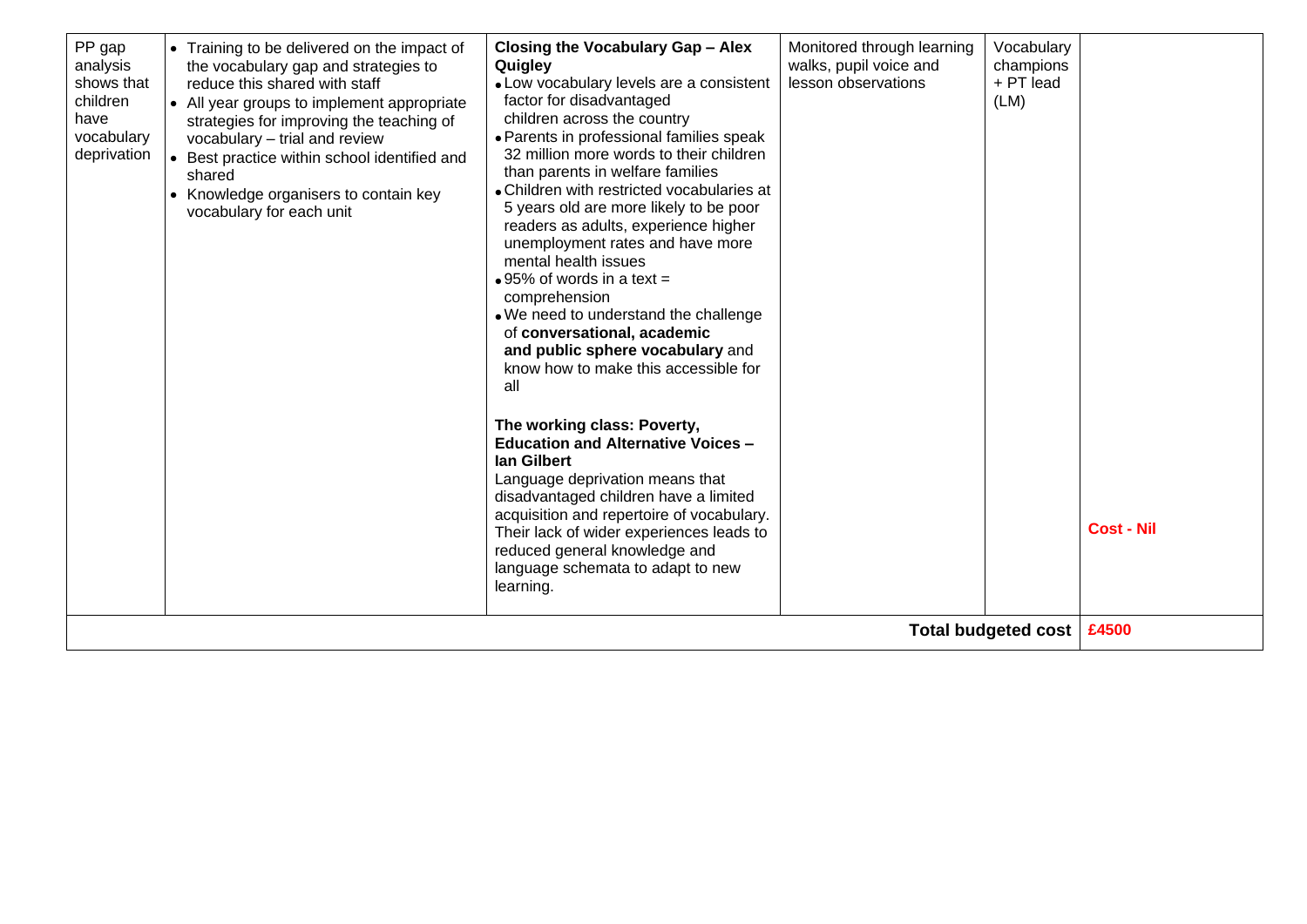| ii. Targeted support                                   |                                                                                                                                                                                                                                                                                                                                                                                                                                                                                                                                                                                                                                                                                                                                                                                                                                                                                                                         |                                                                                                                                                                                                                                                                                                                                                                                                                                                                                                                                                                                                                                                                                                                                                                                                                                                                                                                                                     |                                                                                                                        |                                                                          |                                             |
|--------------------------------------------------------|-------------------------------------------------------------------------------------------------------------------------------------------------------------------------------------------------------------------------------------------------------------------------------------------------------------------------------------------------------------------------------------------------------------------------------------------------------------------------------------------------------------------------------------------------------------------------------------------------------------------------------------------------------------------------------------------------------------------------------------------------------------------------------------------------------------------------------------------------------------------------------------------------------------------------|-----------------------------------------------------------------------------------------------------------------------------------------------------------------------------------------------------------------------------------------------------------------------------------------------------------------------------------------------------------------------------------------------------------------------------------------------------------------------------------------------------------------------------------------------------------------------------------------------------------------------------------------------------------------------------------------------------------------------------------------------------------------------------------------------------------------------------------------------------------------------------------------------------------------------------------------------------|------------------------------------------------------------------------------------------------------------------------|--------------------------------------------------------------------------|---------------------------------------------|
| <b>Because we</b><br>know                              | <b>Actions</b>                                                                                                                                                                                                                                                                                                                                                                                                                                                                                                                                                                                                                                                                                                                                                                                                                                                                                                          | What is the evidence and<br>rationale for this choice?                                                                                                                                                                                                                                                                                                                                                                                                                                                                                                                                                                                                                                                                                                                                                                                                                                                                                              | <b>Measures and</b><br>monitoring                                                                                      | <b>Staff</b><br>lead                                                     | <b>Impact summary</b>                       |
| Disadvantaged<br>attendance is below<br>national (96%) | Attendance Officer employed<br>$\bullet$<br>to support with the following:<br>Target 'broken weeks'<br>absentees and discuss<br>impact with families<br><b>Monitor lateness</b><br>Support families with<br>children who have<br>persistent absence<br>Target 'turbulent' families<br>(irregular school moves)<br>Raise profile of attendance -<br>$\bullet$<br>One Big Thing<br>Weekly reports to be shared<br>$\bullet$<br>with Principal Team.<br>Attendance regularly<br>$\bullet$<br>communicated with parents<br>via newsletters.<br>Information about attendance<br>$\bullet$<br>and lateness to be displayed<br>prominently around the<br>school.<br>Analyse data groups within<br>$\bullet$<br>attendance figures e.g. 90-<br>92%, 92-94% and target<br>accordingly<br>Provide wrap around care on<br>$\bullet$<br>a case-by-case basis so that<br>children can attend breakfast<br>club and after-school club | DfE Miss School = Miss Out,<br><b>Improving Pupil Attendance Strategy</b><br>"Attending school regularly is important<br>for all pupils because of how their<br>attendance can affect their educational<br>attainment and their subsequent life<br>chances."<br>"Early intervention is crucial to avoiding<br>the emergence of poor patterns of<br>attendance, both in terms of establishing<br>positive habits from an early age and<br>also intervening before negative<br>patterns become entrenched for pupils<br>of any age. Schools which successfully<br>address poor attendance will monitor<br>data closely, take prompt action on<br>potential concerns and involve parents<br>at an early stage. Some schools will use<br>internal resources successfully to<br>provide additional support to improve<br>attendance."<br>Narrowing the attainment gap -<br><b>Daniel Sobel</b><br>FSM children are twice as likely to be<br>PA (page 32) | Each term - data to be<br>added to AIP<br>Impact and progress<br>shared at Academy<br>Council through Head's<br>Report | Parent<br>Support<br>Worker<br>and<br>Attendance<br>lead (Zoe<br>Sutton) | Zoe Sutton salary -<br><b>Cost: £23,136</b> |
|                                                        |                                                                                                                                                                                                                                                                                                                                                                                                                                                                                                                                                                                                                                                                                                                                                                                                                                                                                                                         |                                                                                                                                                                                                                                                                                                                                                                                                                                                                                                                                                                                                                                                                                                                                                                                                                                                                                                                                                     |                                                                                                                        | <b>Total budgeted cost</b>                                               | £23,136                                     |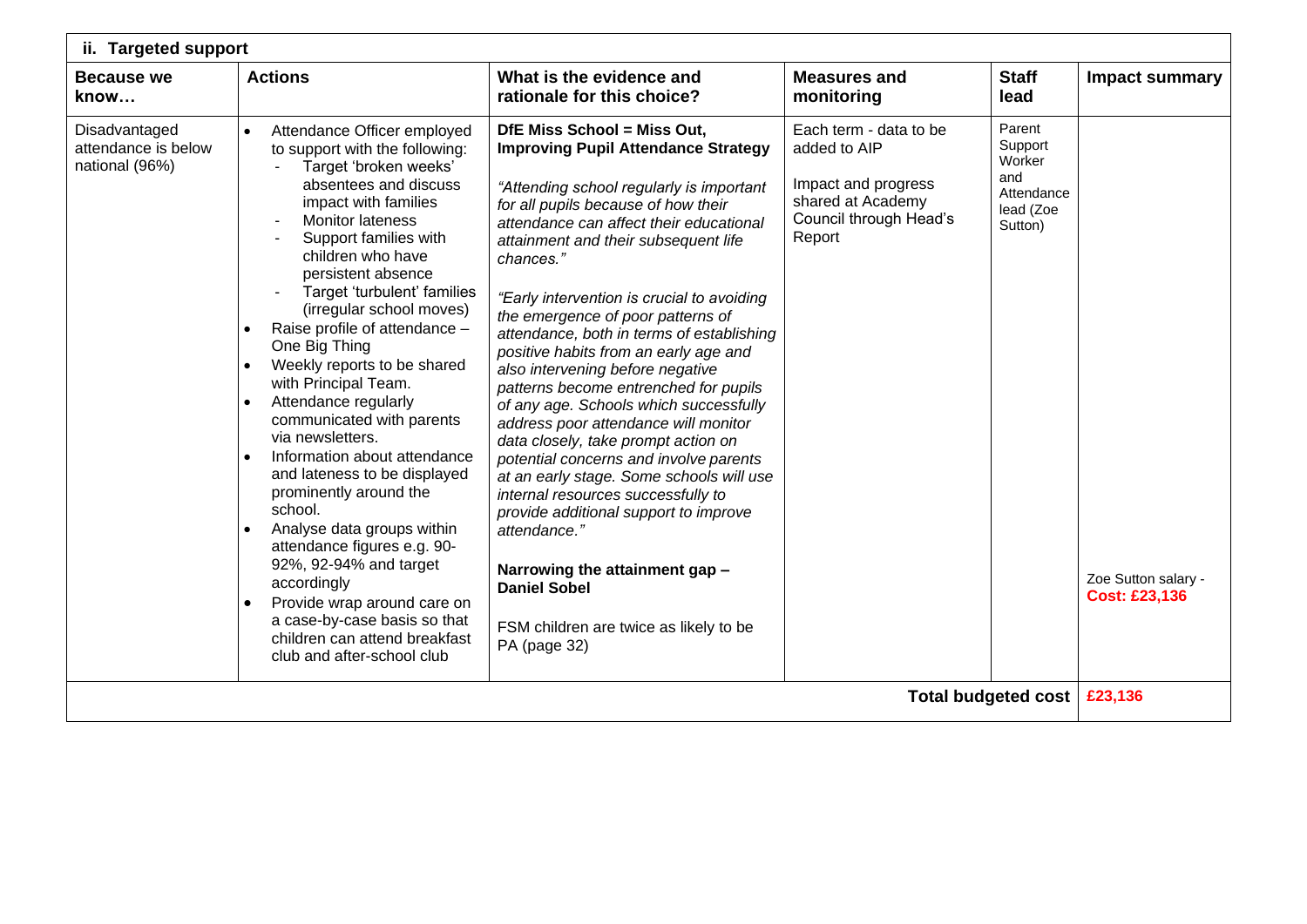| iii. Other approaches                                                                                                                                                |                                                                                                                                                                                                                                                                                                                                                                                                                                                                                                                                                                                                                                                                                                                                                                                                                                                                                                                                                                                                            |                                                                                                                                                                                                                                                                                                                                                                                                                                                                                                                                                               |                                                                                     |                                         |                                                      |  |  |
|----------------------------------------------------------------------------------------------------------------------------------------------------------------------|------------------------------------------------------------------------------------------------------------------------------------------------------------------------------------------------------------------------------------------------------------------------------------------------------------------------------------------------------------------------------------------------------------------------------------------------------------------------------------------------------------------------------------------------------------------------------------------------------------------------------------------------------------------------------------------------------------------------------------------------------------------------------------------------------------------------------------------------------------------------------------------------------------------------------------------------------------------------------------------------------------|---------------------------------------------------------------------------------------------------------------------------------------------------------------------------------------------------------------------------------------------------------------------------------------------------------------------------------------------------------------------------------------------------------------------------------------------------------------------------------------------------------------------------------------------------------------|-------------------------------------------------------------------------------------|-----------------------------------------|------------------------------------------------------|--|--|
| <b>Because we</b><br>know                                                                                                                                            | <b>Actions</b>                                                                                                                                                                                                                                                                                                                                                                                                                                                                                                                                                                                                                                                                                                                                                                                                                                                                                                                                                                                             | What is the evidence and<br>rationale for this choice?                                                                                                                                                                                                                                                                                                                                                                                                                                                                                                        | <b>Measures and</b><br>monitoring                                                   | <b>Staff</b><br>lead                    | Impact<br>summary                                    |  |  |
| PP gap analysis<br>shows that PP<br>children dysregulate<br>more frequently and<br>have poorer social<br>and emotional skills<br>and can have a sense<br>of futility | Embed metacognitive approach that<br>$\bullet$<br>gives children understanding of the<br>skills needed to be a successful<br>learner<br>$\bullet$<br>Think Like a Learner (Di Pardoe<br>and Tom Robson) and the use of<br>Gem Powers to be used as a whole<br>school approach<br>Boot camp training for new and<br>$\bullet$<br>returning staff<br><b>Staff CPD for SMSAs</b><br>$\bullet$<br>Gem Powers wording updated<br>$\bullet$<br>Whole school assemblies to<br>$\bullet$<br>reintroduce Gem Powers<br>Learning walks will comment on<br>$\bullet$<br>effectiveness of metacognitive<br>approaches in the classroom/during<br>interventions<br>Pupil and parents voice surveys will<br>$\bullet$<br>be conducted<br>Assemblies and celebrations will<br>$\bullet$<br>draw upon specific learning<br>behaviours<br>Progress within the Gem Powers to<br>be reported to parents 3 times per<br>year<br>Metacognition identified as a<br>$\bullet$<br>performance management target<br>where necessary | <b>Education Endowment fund</b><br>$(EEF)$ :<br>Meta-cognition and self-regulation<br>approaches have consistently<br>high levels of impact, with pupils<br>making an average of eight<br>months' additional progress. The<br>evidence indicates that teaching<br>these strategies can be<br>particularly effective for low<br>achieving and older pupils.<br>The pupil premium gap analysis<br>grid highlights the barriers that<br>have resulted in our PP children<br>being unable to discuss their<br>emotions or manage their<br>behaviour for learning. | Pupil voice surveys<br>Anecdotal observations<br>End of T2, T4 and T6<br>reports    | Principal<br>(Laurie<br>Munro)          | Ongoing<br>For buying gems etc.<br><b>Cost: £200</b> |  |  |
| PP gap analysis<br>shows that PP<br>children dysregulate<br>more frequently and<br>have poorer social<br>and emotional skills                                        | We will implement a Gem House,<br>based on nurture approaches, to<br>support identified children in the<br>following ways:                                                                                                                                                                                                                                                                                                                                                                                                                                                                                                                                                                                                                                                                                                                                                                                                                                                                                 | "If the child is unable to adjust to<br>the needs of the school, then the<br>school must adjust to meet the<br>needs of the child." Marjorie<br><b>Boxall</b>                                                                                                                                                                                                                                                                                                                                                                                                 | Boxall profiles to screen<br>children<br>Entry and exit data<br>Pupil voice surveys | Learning<br>Mentor<br>(Luke<br>England) | Ongoing                                              |  |  |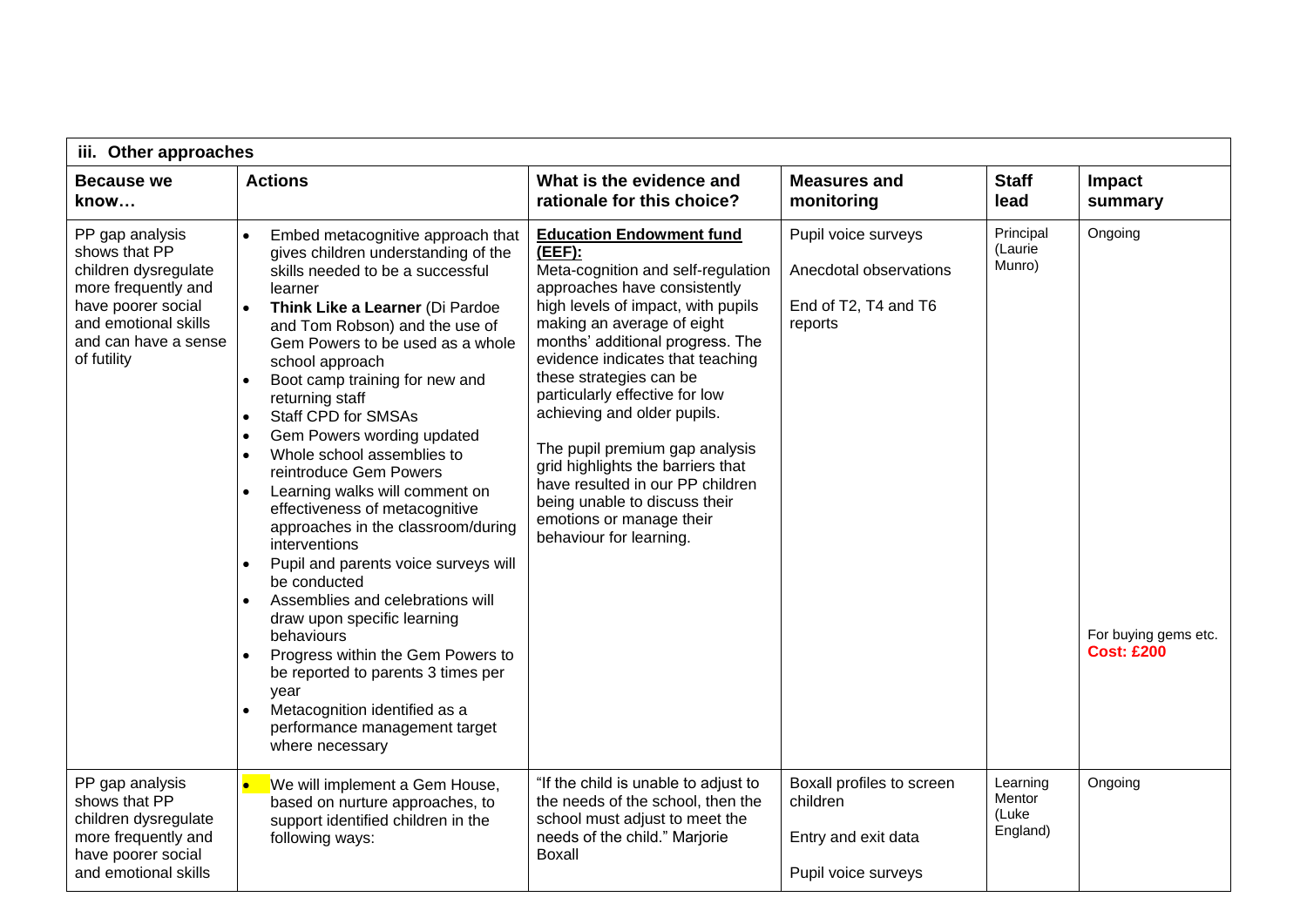| and can have a sense<br>of futility                                                                                                                                                                                                                                              | To achieve stability with behaviour<br>and attitudes to learning in identified<br>cohort.<br>To significantly reduce the impact of<br>key learners' behaviour on others<br>within the school and beyond<br>(family life).<br>To significantly reduce the number<br>$\bullet$<br>of significant incidents, internal<br>exclusion and exclusions.<br>To improve attendance<br>$\bullet$<br>To address children's lack of<br>progress academically, emotionally<br>and socially.<br>To increase children's confidence,<br>self-esteem, attainment, and love<br>for learning and school.                                                          | This provision will allow us to<br>assess learning and social and<br>emotional needs and give help<br>that is needed to remove the<br>barriers to learning.<br>This provision gives much<br>opportunity for social learning,<br>helping children to attend to the<br>needs of others, with time to listen<br>and be listened to.<br>As the children learn academically<br>and socially they develop<br>confidence, become responsive to<br>others, learn self-respect and take<br>pride in behaving well and in<br>achieving.                                                                                                                                                                                                                                                                                                                             | Parental meetings                                                                       |                                                                                                                         | Luke England salary:<br><b>Cost: £38, 062</b> |
|----------------------------------------------------------------------------------------------------------------------------------------------------------------------------------------------------------------------------------------------------------------------------------|-----------------------------------------------------------------------------------------------------------------------------------------------------------------------------------------------------------------------------------------------------------------------------------------------------------------------------------------------------------------------------------------------------------------------------------------------------------------------------------------------------------------------------------------------------------------------------------------------------------------------------------------------|-----------------------------------------------------------------------------------------------------------------------------------------------------------------------------------------------------------------------------------------------------------------------------------------------------------------------------------------------------------------------------------------------------------------------------------------------------------------------------------------------------------------------------------------------------------------------------------------------------------------------------------------------------------------------------------------------------------------------------------------------------------------------------------------------------------------------------------------------------------|-----------------------------------------------------------------------------------------|-------------------------------------------------------------------------------------------------------------------------|-----------------------------------------------|
| <b>Because we</b><br>know                                                                                                                                                                                                                                                        | <b>Actions</b>                                                                                                                                                                                                                                                                                                                                                                                                                                                                                                                                                                                                                                | What is the evidence and<br>rationale for this choice?                                                                                                                                                                                                                                                                                                                                                                                                                                                                                                                                                                                                                                                                                                                                                                                                    | <b>Measures and</b><br>monitoring                                                       | <b>Staff</b><br>lead                                                                                                    | <b>Impact</b><br>summary                      |
| PP gap analysis<br>shows that PP<br>children have family<br>stress as a result of<br>shortage of money<br>(FSM) and that they<br>have direct or indirect<br>effects of material<br>deprivation and this<br>has an impact on their $\vert \bullet \vert$<br>health and well-being | Support parents of children who<br>$\bullet$<br>qualify for FSM through providing a<br>50% discount for educational visits<br>and a discount for Y6 residential<br>camp<br>Provide wrap around care on a<br>case-by-case basis so that children<br>can attend breakfast club and after-<br>school club<br>Provide opportunities for children to<br>attend paid-for after school sports<br>provision on a case-by-case basis<br>Provide each FSM child with a logo<br>school jumper in line with the<br>uniform policy<br>Provide support and guidance for<br>parents who are suffering with the<br>direct effects of material<br>deprivation. | According to research by The<br>Children's Society on the impact of<br>money worries on children's mental<br>well-being and health, 2.4 million<br>children live in families with problem<br>debt in England & Wales and these<br>children are five times more likely to<br>be at risk of having low well-being<br>than those not facing difficulties with<br>debt. Children living in low-income<br>households are at greater risk of<br>having poor mental health.<br>Money pressure also left children and<br>parents feeling isolated and excluded,<br>'Debt meant not being able to go<br>on outings, take part in activities<br>like sports or school trips, missing<br>out on things like birthdays, extended<br>family gatherings or family holidays'.<br>The working class: Poverty,<br><b>Education and Alternative</b><br>Voices - Ian Gilbert | Review attendance data<br>for children provided with<br>wrap-around care - each<br>term | Family<br>support<br>worker (Zoe<br>Sutton)<br>Class<br>teachers<br>who run<br>clubs<br>Admin team<br>Inclusion<br>team |                                               |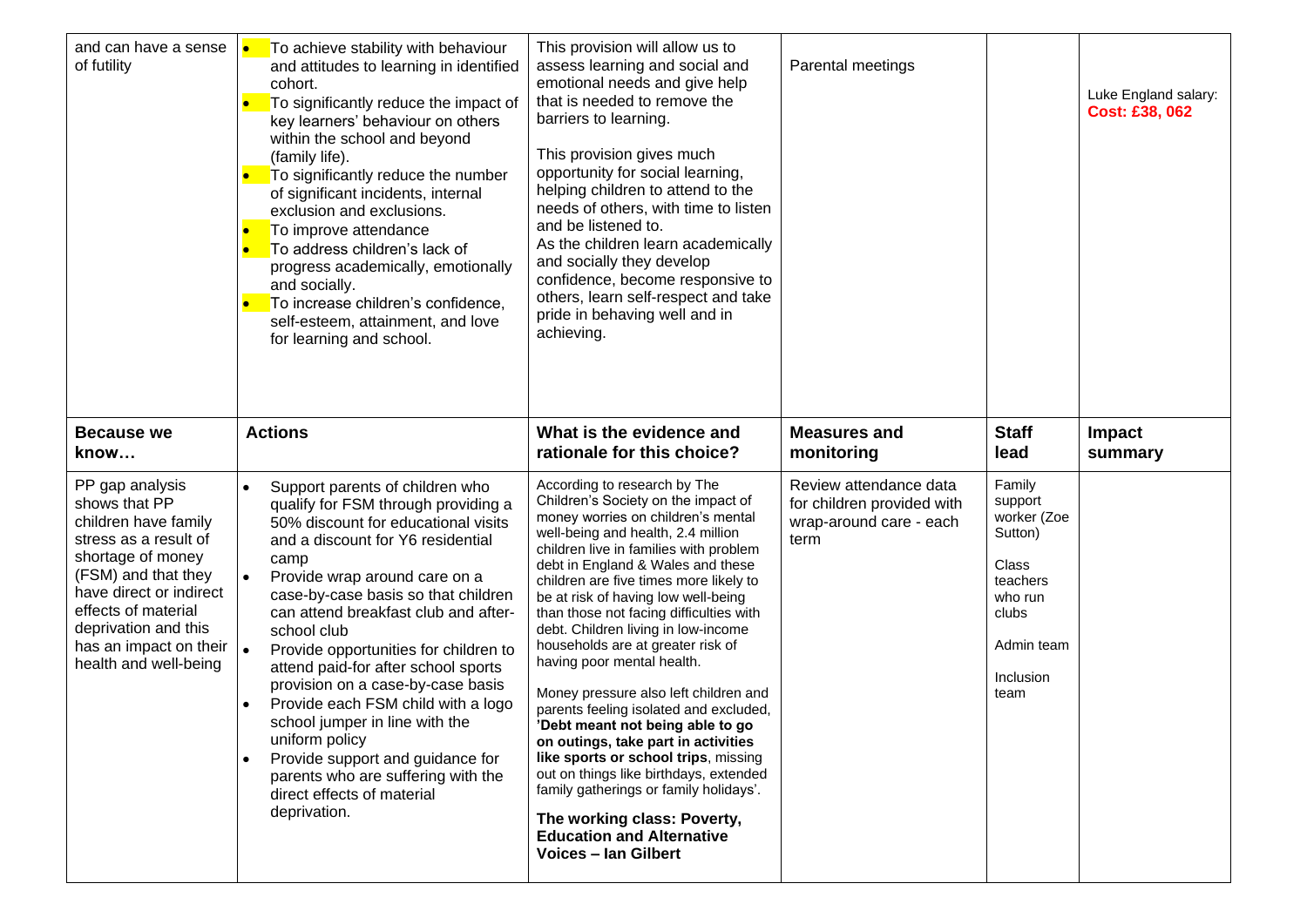|  | The indirect effects of material<br>deprivation are social exclusion,<br>leading to low self-esteem. The<br>direct effects are health problems,<br>poor diet and unsatisfactory<br>housing. |  | <b>Cost: £2500</b><br>(Trips); £1000<br>(uniform) |
|--|---------------------------------------------------------------------------------------------------------------------------------------------------------------------------------------------|--|---------------------------------------------------|
|  |                                                                                                                                                                                             |  |                                                   |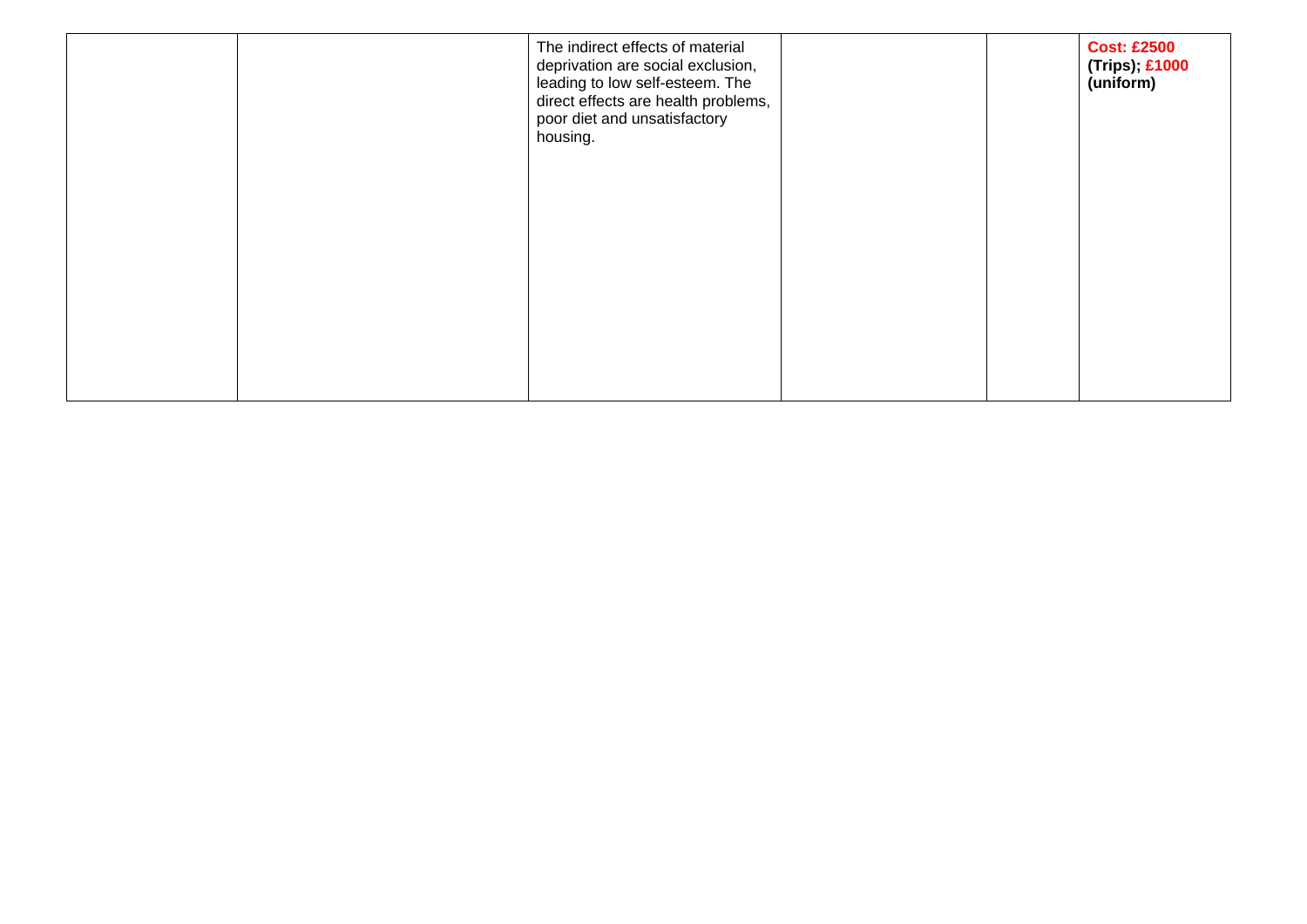| <b>Because we</b><br>know                                                                                                                                            | <b>Actions</b>                                                                                                                                                                                                                                                                                                                                                                                                                                                                            | What is the evidence and rationale<br>for this choice?                                                                                                                                                                                                                                                                                                                                                                                                                                                                                                                                                                                                                                                                                                                                                                                                                                                          | <b>Measures and</b><br>monitoring                                                                                                             | <b>Staff</b><br>lead                           | <b>Impact summary</b>                                                              |
|----------------------------------------------------------------------------------------------------------------------------------------------------------------------|-------------------------------------------------------------------------------------------------------------------------------------------------------------------------------------------------------------------------------------------------------------------------------------------------------------------------------------------------------------------------------------------------------------------------------------------------------------------------------------------|-----------------------------------------------------------------------------------------------------------------------------------------------------------------------------------------------------------------------------------------------------------------------------------------------------------------------------------------------------------------------------------------------------------------------------------------------------------------------------------------------------------------------------------------------------------------------------------------------------------------------------------------------------------------------------------------------------------------------------------------------------------------------------------------------------------------------------------------------------------------------------------------------------------------|-----------------------------------------------------------------------------------------------------------------------------------------------|------------------------------------------------|------------------------------------------------------------------------------------|
| PP gap analysis<br>shows that PP<br>children dysregulate<br>more frequently and<br>have poorer social<br>and emotional skills<br>and can have a sense<br>of futility | Continue provision for<br>unstructured spaces<br>(playground at break and<br>lunch) through:<br>The purchasing of<br>resources for Craze of the<br>Week activities<br>Provide resources for an<br>alternative indoor space<br>for play at lunchtimes<br>Provide a nurture room<br>for identified children who<br>struggle to be outside<br>independently during<br>unstructured times<br>Provide new uniform for<br>SMSAs to ensure they<br>are highly visible for<br>vulnerable children | Beacon - Behaviour Support for<br>Schools: How to improve behaviour on<br>the playground at lunchtimes<br>Many children simply don't know how to<br>interact appropriately with each other on<br>the playground. It is reported that a<br>decline in co-operative play and an<br>increase in squabbles and falling out<br>frequently spill over into precious<br>learning time in the afternoons. One<br>solution is a whole school approach to<br>actively plan for and teach playground<br>games to all of the children. This<br>approach also includes teaching those<br>games/activities to staff who will be<br>supervising. Games and activities will<br>keep children more actively occupied<br>during lunchtime and reduce the number<br>of negative incidents. Not only will this<br>lead to an improvement in their<br>lunchtime experience, but their social<br>interaction skills will benefit too. | Pupil survey<br>Safe House analysis each<br>term<br>Staff survey<br>Parent survey<br>Observations<br>Daily de-brief meeting with<br>SMSA team | Becca<br>Hine/Jen<br>Shaw<br>Amanda<br>Vinnall | Cost: £400 for<br><b>Craze of the Week</b><br>resources and<br><b>SMSA uniform</b> |
| PP gap analysis<br>shows that PP<br>children have narrow<br>experiences outside of<br>school and have<br>reduced educational<br>experiences                          | Weekly lunchtime outdoor<br>$\bullet$<br>nurture project sessions for<br>selected pupils (a different<br>year group per term)<br>Children will be selected each<br>term based upon self-esteem,<br>experiences outside of school,<br>levels or Oracy and<br>vocabulary as well as<br>supporting children with<br>SEMH and behaviour needs.                                                                                                                                                | <b>Nurture Session (SEN pupils) We</b><br>work with a small group of children with<br>additional behaviour and learning needs<br>in a green space setting during the<br>school day to provide outdoor learning<br>sessions to compliment the school<br>topics and help support the development<br>of the group.                                                                                                                                                                                                                                                                                                                                                                                                                                                                                                                                                                                                 | Termly reports provided by<br>and shared with appropriate<br>staff and parents.                                                               | Becca<br>Hine                                  | <b>Cost: Nil</b>                                                                   |
| PP gap analysis<br>shows that PP<br>children dysregulate<br>more frequently and<br>have poorer social<br>and emotional skills<br>and can have a sense<br>of futility | As part of the Cabot Learning<br>Federation, we will continue to<br>support the alternative<br>learning provision called The<br>Nest.<br>Referrals submitted to the<br>NEST for outreach support                                                                                                                                                                                                                                                                                          | The NEST studio provides a part time<br>Alternative provision for learners who<br>are finding mainstream more difficult.<br>This provides more appropriate<br>provision for a few, who are FSM<br>students.                                                                                                                                                                                                                                                                                                                                                                                                                                                                                                                                                                                                                                                                                                     |                                                                                                                                               |                                                |                                                                                    |